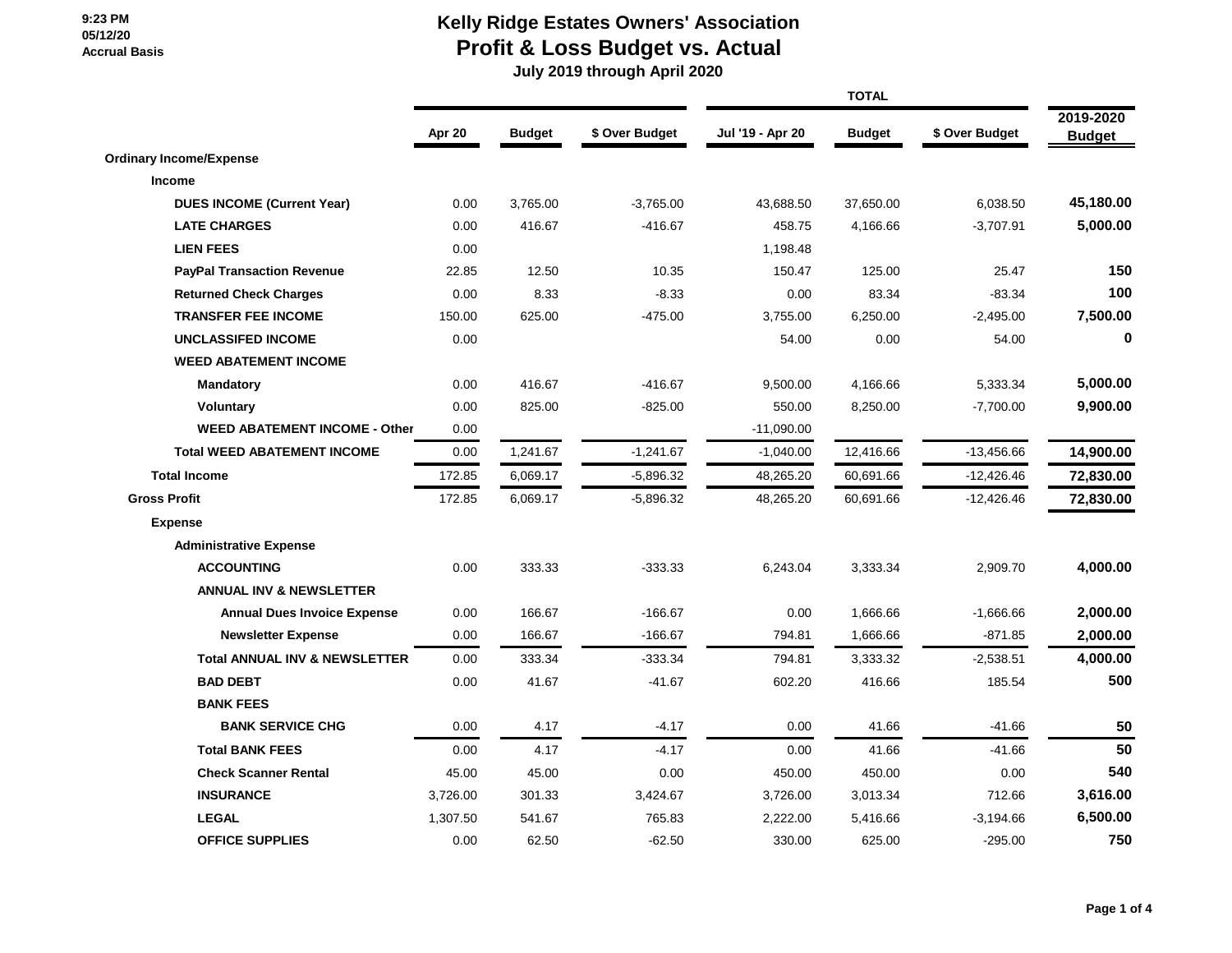# **Kelly Ridge Estates Owners' Association Profit & Loss Budget vs. Actual**

|                                            | Apr 20   | <b>Budget</b> | \$ Over Budget | Jul '19 - Apr 20 | <b>Budget</b> | \$ Over Budget | 2019-2020<br><b>Budget</b> |
|--------------------------------------------|----------|---------------|----------------|------------------|---------------|----------------|----------------------------|
| <b>P.O.BOX RENT</b>                        | 0.00     | 11.67         | $-11.67$       | 154.00           | 116.66        | 37.34          | 140                        |
| <b>PayPal Transaction Expense</b>          | 19.29    | 8.33          | 10.96          | 108.40           | 83.34         | 25.06          | 100                        |
| <b>Payroll Expenses</b>                    |          |               |                |                  |               |                |                            |
| <b>Employer Taxes</b>                      | 0.00     |               |                | 0.00             | 0.00          | 0.00           | $\bf{0}$                   |
| <b>Mileage Reimbursement</b>               | 87.00    |               |                | 87.00            | 0.00          | 87.00          | 0                          |
| Wages                                      | 0.00     |               |                | 0.00             | 0.00          | 0.00           | 0                          |
| <b>Payroll Expenses - Other</b>            | 0.00     |               |                | 0.00             | 0.00          | 0.00           | 0                          |
| <b>Total Payroll Expenses</b>              | 87.00    |               |                | 87.00            | 0.00          | 87.00          | $\mathbf 0$                |
| <b>POSTAGE</b>                             |          |               |                |                  |               |                |                            |
| <b>BULK PERMIT FEE</b>                     | 0.00     | 19.58         | $-19.58$       | 235.00           | 195.84        | 39.16          | 235                        |
| <b>POSTAGE - Other</b>                     | 21.75    | 75.00         | $-53.25$       | 41.03            | 750.00        | $-708.97$      | 900                        |
| <b>Total POSTAGE</b>                       | 21.75    | 94.58         | $-72.83$       | 276.03           | 945.84        | $-669.81$      | 1,135.00                   |
| <b>PRINTING</b>                            | 0.00     | 25.00         | $-25.00$       | 0.00             | 250.00        | $-250.00$      | 300                        |
| <b>Rent Expense</b>                        | 425.00   | 425.00        | 0.00           | 4,675.00         | 4,250.00      | 425.00         | 5,100.00                   |
| <b>TELEPHONE &amp; INTERNET</b>            | 148.65   | 166.67        | $-18.02$       | 1,487.46         | 1,666.66      | $-179.20$      | 2,000.00                   |
| <b>Utilities</b>                           | 42.91    | 45.83         | $-2.92$        | 505.73           | 458.34        | 47.39          | 550                        |
| <b>Total Administrative Expense</b>        | 5,823.10 | 2,440.09      | 3,383.01       | 21,661.67        | 24,400.82     | $-2,739.15$    | 29,281.00                  |
| <b>AUTO/MILEAGE EXPENSE</b>                | 0.00     |               |                | 813.58           | 0.00          | 813.58         | 0                          |
| <b>Bank Service Charges</b>                | 0.00     |               |                | 0.00             | 0.00          | 0.00           | $\bf{0}$                   |
| <b>Communications and Event Exp.</b>       |          |               |                |                  |               |                |                            |
| <b>SPECIAL EVENTS</b>                      |          |               |                |                  |               |                |                            |
| <b>Annual Meeting Expense</b>              | 0.00     | 33.33         | $-33.33$       | 0.00             | 333.34        | $-333.34$      | 400                        |
| <b>CHRISTMAS TREE LIGHTING</b>             | 0.00     | 25.00         | $-25.00$       | 0.00             | 250.00        | $-250.00$      | 300                        |
| <b>Meet &amp; Greet</b>                    | 0.00     | 16.67         | $-16.67$       | 0.00             | 166.66        | $-166.66$      | 200                        |
| <b>Summer BBQ</b>                          | 0.00     | 16.67         | $-16.67$       | 0.00             | 166.66        | $-166.66$      | 200                        |
| <b>SPECIAL EVENTS - Other</b>              | 0.00     | 25.00         | $-25.00$       | 279.74           | 250.00        | 29.74          | 300                        |
| <b>Total SPECIAL EVENTS</b>                | 0.00     | 116.67        | $-116.67$      | 279.74           | 1,166.66      | -886.92        | 1,400.00                   |
| <b>WEB SITE</b>                            | 0.00     | 19.58         | $-19.58$       | 756.69           | 195.84        | 560.85         | 235                        |
| <b>Total Communications and Event Exp.</b> | 0.00     | 136.25        | $-136.25$      | 1,036.43         | 1,362.50      | $-326.07$      | 1,635.00                   |
| <b>COPY CHARGES</b>                        | 0.00     |               |                | 16.33            |               |                |                            |
| <b>Executive Expenses</b>                  |          |               |                |                  |               |                |                            |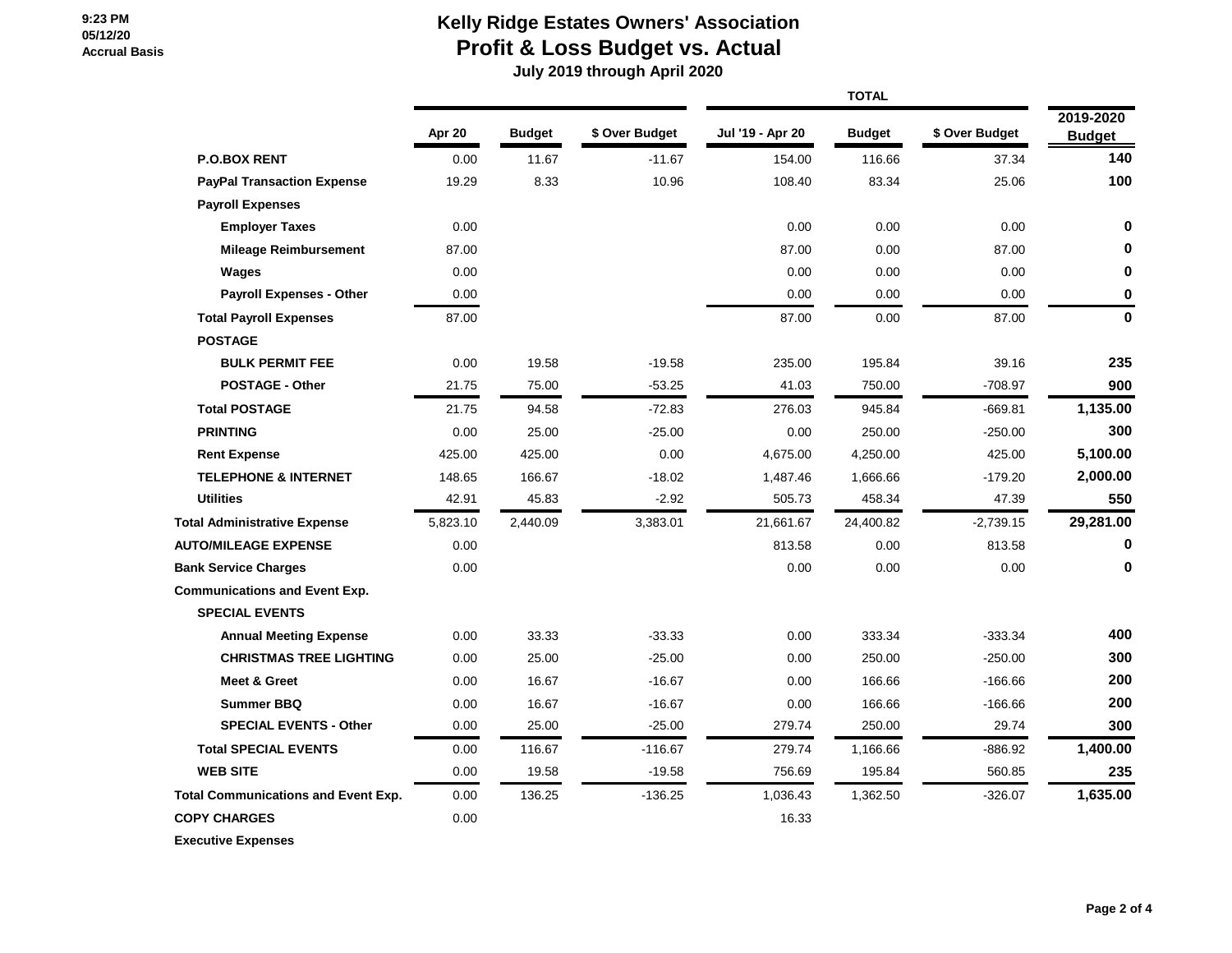# **Kelly Ridge Estates Owners' Association Profit & Loss Budget vs. Actual**

|                                       | Apr 20      | <b>Budget</b> | \$ Over Budget | Jul '19 - Apr 20 | <b>Budget</b> | \$ Over Budget | 2019-2020<br><b>Budget</b> |
|---------------------------------------|-------------|---------------|----------------|------------------|---------------|----------------|----------------------------|
| <b>APRIL BALLOT MAILING</b>           | 1,078.99    | 208.33        | 870.66         | 2,178.99         | 2,083.34      | 95.65          | 2,500.00                   |
| <b>CLEANUP PROJECT FALL</b>           | 0.00        | 125.00        | $-125.00$      | 5,219.02         | 1,250.00      | 3,969.02       | 1,500.00                   |
| <b>CLEANUP PROJECT SPRING</b>         | 0.00        | 125.00        | $-125.00$      | 0.00             | 1,250.00      | $-1,250.00$    | 1,500.00                   |
| <b>Security</b>                       | 0.00        | 41.67         | $-41.67$       | 0.00             | 416.66        | $-416.66$      | 500                        |
| <b>Weed Abatement</b>                 |             |               |                |                  |               |                |                            |
| Lots                                  | 0.00        | 1,191.67      | $-1,191.67$    | 3,740.00         | 11,916.66     | $-8,176.66$    | 14,300.00                  |
| <b>Right of Way</b>                   | 0.00        | 333.33        | $-333.33$      | 0.00             | 3,333.34      | $-3,333.34$    | 4,000.00                   |
| <b>Total Weed Abatement</b>           | 0.00        | 1,525.00      | $-1,525.00$    | 3,740.00         | 15,250.00     | $-11,510.00$   | 18,300.00                  |
| <b>Total Executive Expenses</b>       | 1,078.99    | 2,025.00      | $-946.01$      | 11,138.01        | 20,250.00     | $-9,111.99$    | 24,300.00                  |
| <b>NOTARY FEES</b>                    | 0.00        | 20.83         | $-20.83$       | 130.00           | 208.34        | $-78.34$       | 250                        |
| <b>REPAIR AND MAINTENANCE</b>         | 0.00        |               |                | 0.00             | 0.00          | 0.00           | $\bf{0}$                   |
| Tax & Misc. Expenses                  |             |               |                |                  |               |                |                            |
| <b>TAXES</b>                          |             |               |                |                  |               |                |                            |
| <b>Federal Income Tax</b>             | 0.00        | 0.83          | $-0.83$        | 0.00             | 8.34          | $-8.34$        | 10                         |
| <b>State Income Tax</b>               | 0.00        | 0.83          | $-0.83$        | 10.00            | 8.34          | 1.66           | 10                         |
| <b>Tax Preparation Service</b>        | 0.00        | 50.00         | $-50.00$       | 1,280.00         | 500.00        | 780.00         | 600                        |
| <b>TAXES - Other</b>                  | 0.00        |               |                | 0.00             | 0.00          | 0.00           | $\bf{0}$                   |
| <b>Total TAXES</b>                    | 0.00        | 51.66         | $-51.66$       | 1,290.00         | 516.68        | 773.32         | 620                        |
| <b>UNCLASSIFED EXPENSES</b>           | 0.00        |               |                | 0.00             |               |                |                            |
| <b>Total Tax &amp; Misc. Expenses</b> | 0.00        | 51.66         | $-51.66$       | 1,290.00         | 516.68        | 773.32         | 620                        |
| <b>Temporary Services</b>             |             |               |                |                  |               |                |                            |
| Labor                                 | 1,892.70    | 1,166.67      | 726.03         | 9,889.28         | 11,666.66     | $-1,777.38$    | 14,000.00                  |
| Mileage                               | 0.00        | 83.33         | $-83.33$       | 274.68           | 833.34        | $-558.66$      | 1,000.00                   |
| <b>Temporary Services - Other</b>     | 0.00        |               |                | 0.00             | 0.00          | 0.00           | $\mathbf 0$                |
| <b>Total Temporary Services</b>       | 1,892.70    | 1,250.00      | 642.70         | 10,163.96        | 12,500.00     | $-2,336.04$    | 15,000.00                  |
| <b>TRAINING/SEMINAR EXPENSE</b>       | 0.00        | 12.50         | $-12.50$       | 0.00             | 125.00        | $-125.00$      | 150                        |
| <b>Total Expense</b>                  | 8,794.79    | 5,936.33      | 2,858.46       | 46,249.98        | 59,363.34     | $-13,113.36$   | 71,236.00                  |
| <b>Net Ordinary Income</b>            | $-8,621.94$ | 132.84        | $-8,754.78$    | 2,015.22         | 1,328.32      | 686.90         | 1,594.00                   |
| <b>Other Income/Expense</b>           |             |               |                |                  |               |                |                            |
| <b>Other Income</b>                   |             |               |                |                  |               |                |                            |
| <b>INTEREST INCOME</b>                | 0.00        |               |                | 0.00             | 0.00          | 0.00           | $\bf{0}$                   |